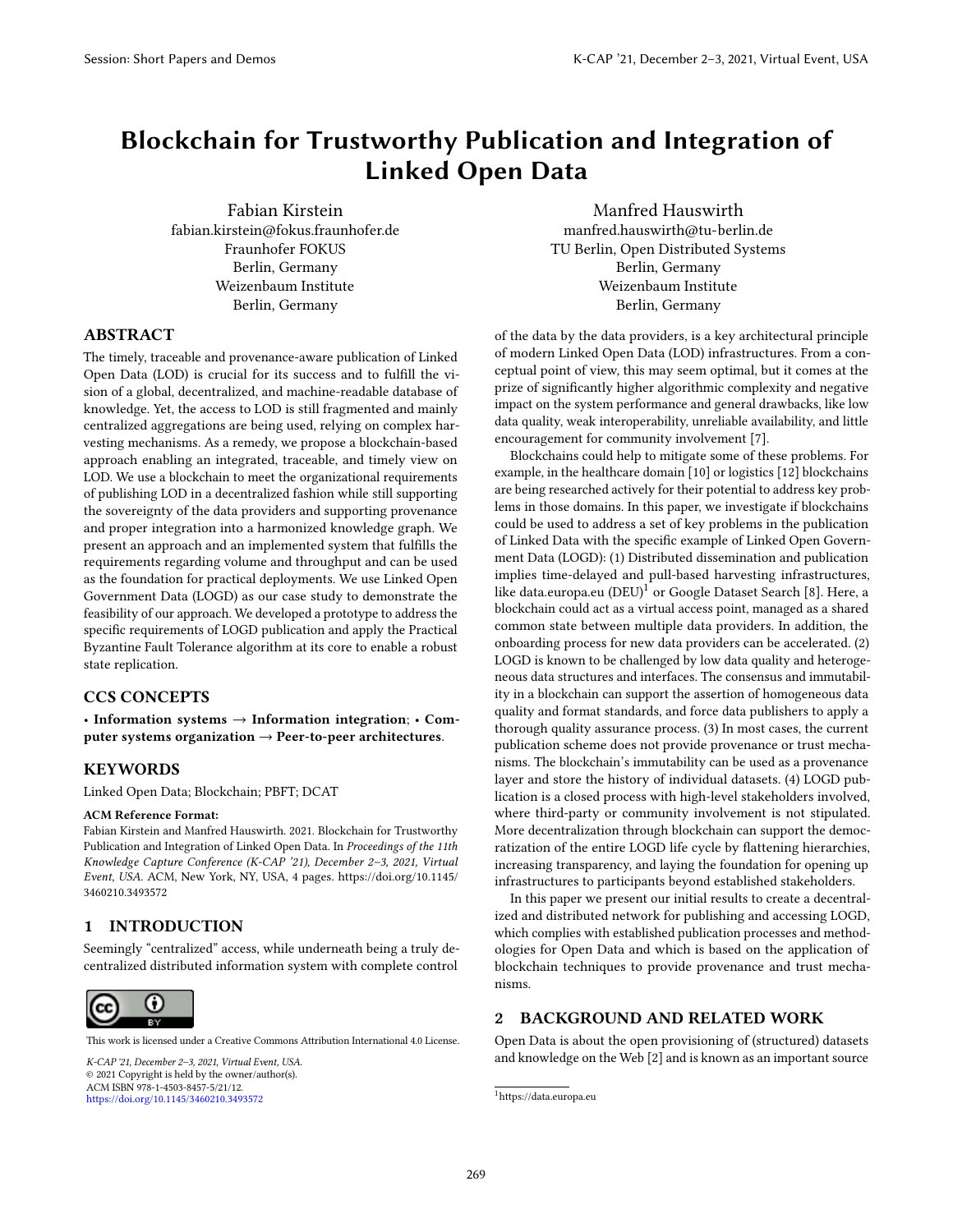<span id="page-1-1"></span>

Figure 1: Overview of the Open Data Blockchain network. Publisher Node A and Authority Node A are depicted in more detail.

for LOGD [\[9\]](#page-3-6). In Europe, it is published in a bottom-up fashion and its providers form a graph, where national providers gather data from regional providers. This bottom-up approach of collecting data from the lowest level to a central portal defines the availability of the datasets in all intermediate portals. Similar hierarchies can be found in related domains. For instance, scientific publications are released via institutional repositories, aggregated in national research portals, and further published in central portals. LOGD incurs a high degree of offline communication and management between the stakeholders (mainly public authorities). We performed an analysis of the current data pool of data. $\operatorname{europa.eu}^2$  $\operatorname{europa.eu}^2$  to  $\operatorname{determine}$ its characteristics regarding volume, velocity, and variety. We found that the current graph has a size of ∼20GB, each dataset is around 20kB, the update frequency is approx. 10 datasets / minute and the Data Catalogue Vocabulary (DCAT) specification is employed as data model. The 30 biggest data providers account for close to 98% of all available datasets.

Some initial approaches exist on the combination of blockchain technologies and Linked Open Data (LOD). English et al. propose to improve the persistent identification of Resource Description Framework (RDF) resources with blockchain [\[3\]](#page-3-7). Third et al. theoretically investigate stages of managing Linked Data in a distributed ledger, from a verification layer to a full storage layer, and propose integrating the concepts into existing data architectures [\[11\]](#page-3-8). Other work exists about the combination of blockchain and Open Data, e.g., Truong et al. [\[14\]](#page-3-9) developed a portal based on Hyperledger Fabric to increase the availability and integrity of open datasets. However, they only consider a single data provider and do not incorporate the network and stakeholder structure. Regerator [\[13\]](#page-3-10) is a solution to publish Open Data on the Ethereum blockchain via a smart contract to offer integrity, immutability, and availability.

It depends on the public Ethereum network, causing transactions costs for every published dataset. To the best of our knowledge, there is no specific blockchain-based solution, which is tailored to the current state and methodology of LOGD and its actors.

A blockchain is an immutable, distributed data store, which is structured as a list of blocks, where each block is cryptographically linked to its predecessor [\[17\]](#page-3-11). Since its introduction with Bitcoin [\[6\]](#page-3-12) the concepts of decentralization, immutability, and traceability have inspired a plethora of use cases and similar solutions [\[18\]](#page-3-13). A fundamental challenge of a blockchain is that all peers need to achieve a common and consistent view of the state in a given timeframe and tolerate faults of individual peers. This problem is addressed by a so-called consensus protocol. A lot of research was conducted in this field, one of the most significant contributions is the Paxos protocol by Leslie Lamport [\[5\]](#page-3-14). It enables reaching consensus in an unreliable network by exchanging a set of well-defined messages in a sequence of communication rounds. Subsequent research improved the protocol and introduced alternative approaches, particularly in the blockchain domain. Interested readers are referred to the extensive survey by Xiao et al. [\[16\]](#page-3-15). Some of the protocols are inspired by the Practical Byzantine Fault Tolerance (PBFT) protocol by Castro and Liskov [\[1\]](#page-3-16). PBFT is a high-performance state machine replication algorithm to tolerate Byzantine faults in asynchronous systems. It provides safety and liveness if at most  $\lfloor \frac{n-1}{3} \rfloor$  out of *n* nodes are faulty and has proven to be reliable and robust.

## 3 DESIGN AND IMPLEMENTATION

We identified a set of key requirements for LOGD, guiding the design and implementation of our system: (1) The metadata of a LOGD ecosystem is distributed and decentralized across multiple stakeholders and exchanged among them. The governance model is highly decentralized, with no stakeholder controlling the network.

<span id="page-1-0"></span><sup>2</sup>The official portal for European data - [https://data.europa.eu.](https://data.europa.eu)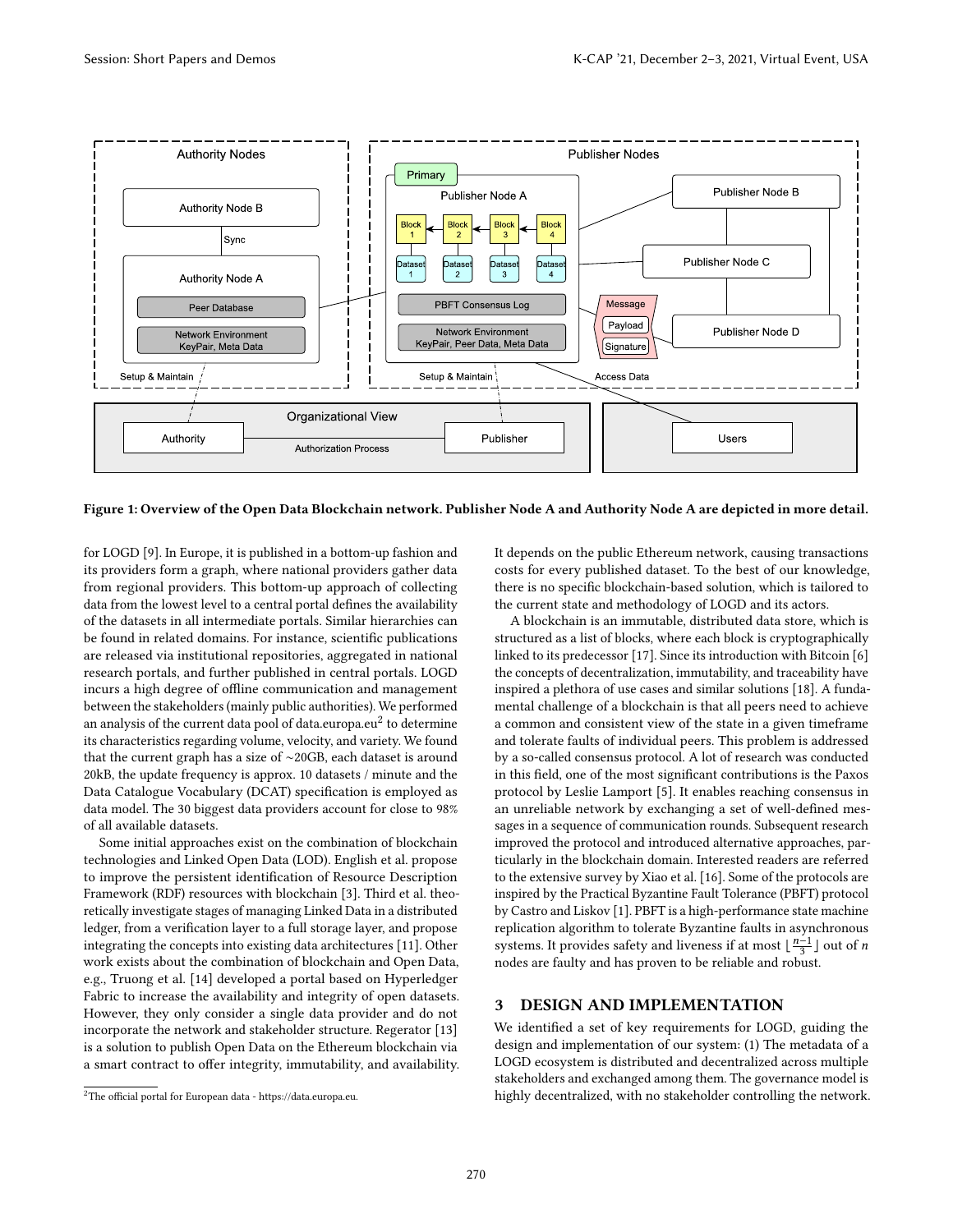(2) The data is accessible openly without permission from any node in the network. The data should always be presented consistently throughout the entire network irrespective of the point of access. (3) The write access to the network is governed by multiple authorities. (4) The authorization and authentication of publishers is based on known offline identities and maintained via established communication channels between the stakeholders. (5) The network supports the already existing volume and velocity of a typical LOGD network and is scalable beyond that.

We decided to implement a custom blockchain for a first evaluation. We found that existing blockchain frameworks are either too narrow in their potential applications (operating cryptocurrencies) or are too extensive and complex for our use case. We call our approach ODBl (Open Data Blockchain) and implemented it as a working prototype based on Vert.x and MongoDB.<sup>[3](#page-2-0)</sup> We evaluated it with a set of datasets, which meet the real-world requirements of LOGD to test the applicability and performance. Figure [1](#page-1-1) provides an overview of the ODBl architecture.

Our solution employs a two-level hierarchy. The two levels are represented as different types of nodes: the publisher nodes  $P$  and the authority nodes A. Publisher nodes denote the role of a publisher (on all levels), hence such nodes act as LOGD portals and are being operated accordingly. Authority nodes grant write access and support the bootstrap process for new nodes. ODBl is a "consortium blockchain" [\[18\]](#page-3-13) with full replication among the publisher nodes. The write access to the network must be granted and revoked explicitly for every node. The initial startup for a publisher node is a three-step process: (1) bootstrap and configure a node, (2) register and authenticate the node with an authority node, and (3) join the network and synchronize with the latest state. For robust state replication and consensus across all publisher nodes, we applied the PBFT algorithm [\[1\]](#page-3-16). It provides sufficient safety and liveness for our network. Consequently, ODBl applies a voting-based consensus mechanism, where a new block is added if  $\lceil \frac{2}{3}n+1 \rceil$  nodes validate it as correct. A new transaction (issued by a request) indicates the intention to append a new dataset to the data pool of the network or modify or delete an existing dataset. The well-established DCAT specification is used as the representation format for the datasets [\[15\]](#page-3-17). We provide a mechanism for appending new versions to an existing dataset, by providing a state indicator within the transaction. This mechanism allows the system to maintain basic provenance information within the network since it creates an immutable version history of the datasets. We apply well-established cryptography approaches (RSA-PKI with at least 2048 bit and SHA-256 hashes) to implement access control and to sign the blockchain data structure.

## 4 RESULTS AND OUTLOOK

We created a simulated environment (on a Kubernetes cluster) to evaluate the functionality and performance of ODBl under realworld conditions. We deployed 30 publisher nodes and one authority node to emulate the structure of data.europa.eu. We scripted several operations and use cases for the network and measured CPU load and memory consumption. Each node was configured with a synthetic, realistic network delay. We measured the performance

<span id="page-2-2"></span>

Figure 2: CPU and Memory Load during Dataset Publication

of a single node using the built-in monitoring tool of Kubernetes. Memory usage is measured in megabytes (MB) and CPU load in CPU units. A CPU unit corresponds to the workload of a single core in the underlying processor (Intel Xeon Gold Prozessor 6126 (12 x 2.60 GHz)). The detailed tests are described in the following.<sup>[4](#page-2-1)</sup> (1) Initial Setup: We deployed the authority node and gradually bootstrapped the publisher nodes. Each publisher node performed the authentication process with the authority node, including a simulated public key exchange. The process was concluded after the information from all nodes was distributed successfully in the network, which took 303 seconds. (2) Dataset Publication: We simulated the normal operation of the network by constantly publishing datasets across all nodes. We issued around 13 datasets per minute for 1 hour, totaling 815 datasets. This corresponds to the typical real-world update frequency, discussed in Section [2.](#page-0-1) The maximum CPU load was 0.16 CPU units, the average CPU load was 0.06 CPU units, which is only a very small fraction of the available resources. The maximum memory consumption was 439 MB and the average memory consumption was 436 MB, for a single node, which can be considered as very moderate. Figure [2](#page-2-2) presents the resource consumption during the test. The memory consumption is close to constant, whereas the CPU load has a high peak at the beginning of the process, caused by general initialization of the application, e.g., reopening database connections.

(3) Faulty Nodes and Failing Primary: We deliberately created faulty nodes by shutting down nodes up to the maximum supported number of faulty nodes of  $\frac{1}{3}n - 1$ , i.e., 9 of our 30 nodes. By this, we tested if the non-faulty nodes could maintain full operation, if the faulty nodes successfully synchronized with the up-to-date state after reactivation, and if the network can deal with a failing primary. While continuing to issue new datasets, we measured the time the network required to recover completely. In all cases, the network continued to operate and reached consensus successfully in a reasonable time. The recovery time was always between 70 and 150 seconds and does not correlate with the number of faulty nodes. (4) Client Access: We simulated load on a single node interface to

<span id="page-2-0"></span><sup>3</sup>ODBl is available as open source:<https://github.com/odbl/odbl>

<span id="page-2-1"></span><sup>4</sup>All test scripts and results can be found here:<https://github.com/odbl/odbl-evaluation>